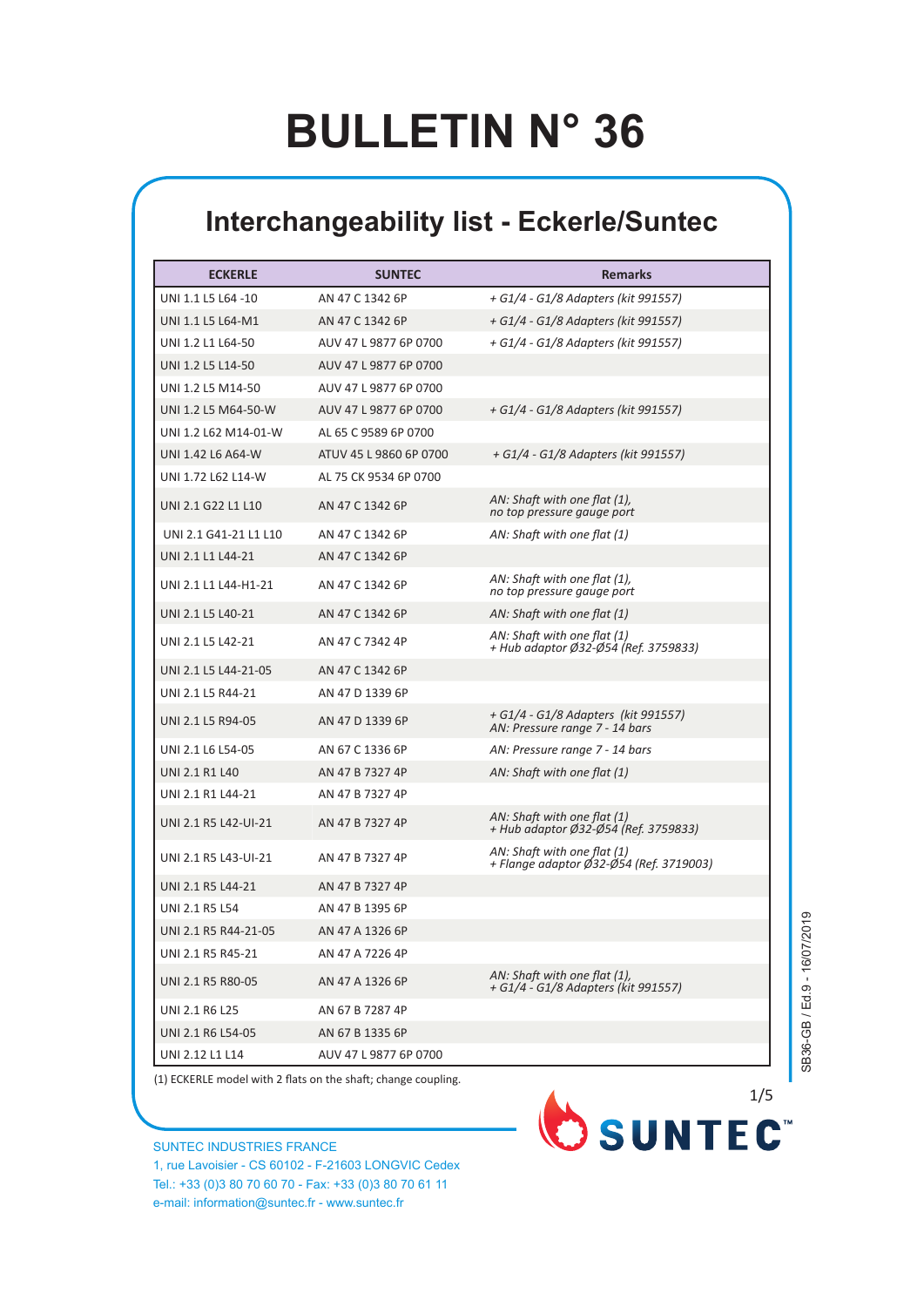| <b>ECKERLE</b>        | <b>SUNTEC</b>         | <b>Remarks</b>                          |
|-----------------------|-----------------------|-----------------------------------------|
| UNI 2.12 L1 L64       | AUV 47 L 9877 6P 0700 | + G1/4 - G1/8 Adapters (kit 991557)     |
| UNI 2.12 L1 M14       | AUV 47 L 9877 6P 0700 |                                         |
| UNI 2.12 L1 M64       | AUV 47 L 9877 6P 0700 | + G1/4 - G1/8 Adapters (kit 991557)     |
| UNI 2.12 L1 M64-65    | AUV 47 L 9877 6P 0700 | + G1/4 - G1/8 Adapters (kit 991557)     |
| UNI 2.12 L6 M14       | AL 65 C 9589 6P 0700  |                                         |
| UNI 2.12 L6 M14-65    | AL 65 C 9589 6P 0700  |                                         |
| UNI 2.17 L6 M14-65    | AL 75 CK 9534 6P 0700 |                                         |
| UNI 2.2 L1 L14-21     | AUV 47 L 9877 6P 0700 |                                         |
| UNI 2.2 L1 L16-K1-21  | AUV 47 L 9877 6P 0700 | + Flange adaptor Ø32-Ø54 (Ref. 3719003) |
| UNI 2.2 L1 R14-C1-21  | AUV 47 L 9877 6P 0700 |                                         |
| UNI 2.2 L5 L14-21-05  | AUV 47 L 9877 6P 0700 |                                         |
| UNI 2.2 L5 L14-Q-21   | AUV 47 L 9877 6P 0700 |                                         |
| UNI 2.2 L5 L15-21-05  | AUV 47 L 9877 6P 0700 | + Hub adaptor Ø32-Ø54 (Ref. 3759833)    |
| <b>UNI 2.2 L5 L42</b> | AUV 47 L 9877 6P 0700 | + Hub adaptor Ø32-Ø54 (Ref. 3759833)    |
| UNI 2.2 L5 M14-C1     | AUV 47 L 9877 6P 0700 |                                         |
| UNI 2.2 L5 S20-21     | AUV 47 L 9877 6P 0700 |                                         |
| UNI 2.2 L5 S20-21-BUD | AUV 47 L 9877 6P 0700 |                                         |
| UNI 2.2 L5 S74-05     | AUV 47 L 9877 6P 0700 | + G1/4 - G1/8 Adapters (kit 991557)     |
| UNI 2.2 L6 L16-K1     | AS 67 C 7456 4P 0700  | AS: pressure range 10 - 15 bars         |
| UNI 2.2 L6 L24-05     | AS 67 C 1570 6P 0700  | AS: pressure range 10 - 15 bars         |
| UNI 2.2 R1 L40        | AUV 47 R 9876 6P 0700 |                                         |
| UNI 2.2 R1 M14-21-05  | AUV 47 R 9876 6P 0700 |                                         |
| <b>UNI 2.2 R1 R24</b> | AUV 47 R 9876 6P 0700 |                                         |
| UNI 2.2 R5 L14-21-05  | AUV 47 R 9876 6P 0700 |                                         |
| UNI 2.2 R5 M45        | AUV 47 R 9876 6P 0700 | + Hub adaptor Ø32-Ø54 (Ref. 3759833)    |
| UNI 2.2 R5 R14-21     | AUV 47 R 9876 6P 0700 |                                         |
| UNI 2.2 R5 R60-21     | AUV 47 R 9876 6P 0700 | + G1/4 - G1/8 Adapters (kit 991557)     |
| UNI 2.2 R5 S60        | AUV 47 R 9876 6P 0700 | + G1/4 - G1/8 Adapters (kit 991557)     |
| UNI 2.2 R6 M24-05     | AS 67 B 1575 6P 0700  | AS: pressure range 10 - 15 bars         |
| UNI 2.3 L1 L56-I      | D 45 C 7389 3PF       |                                         |
| UNI 2.3 L5 L54-S-05   | D 45 C 7374 3P        |                                         |
| UNI 2.3 L5 L56-I      | D 45 C 7389 3PF       |                                         |
| UNI 2.3 R5 L54-05     | D 45 B 7347 3P        |                                         |
| UNI 2.3 R5 R54-L      | D 47 A 7383 3P        |                                         |
| UNI 2.4 L1 M10-V2     | AP 47 C 7556 4P 0700  | AP: Shaft with one flat (1)             |
| UNI 2.4 L1 M14-C1     | AP 47 C 7556 4P 0700  |                                         |
| UNI 2.4 L1 R14-C1-21  | AP2 45 D 9566 4P 0700 |                                         |
| UNI 2.4 L1 R44        | AP2 45 D 9566 4P 0700 |                                         |

(1) ECKERLE model with 2 flats on the shaft; change coupling.

SUNTEC INDUSTRIES FRANCE 1, rue Lavoisier - CS 60102 - F-21603 LONGVIC Cedex Tel.: +33 (0)3 80 70 60 70 - Fax: +33 (0)3 80 70 61 11 e-mail: information@suntec.fr - www.suntec.fr



SB36-GB / Ed.9 - 16/07/2019 SB36-GB / Ed.9 - 16/07/2019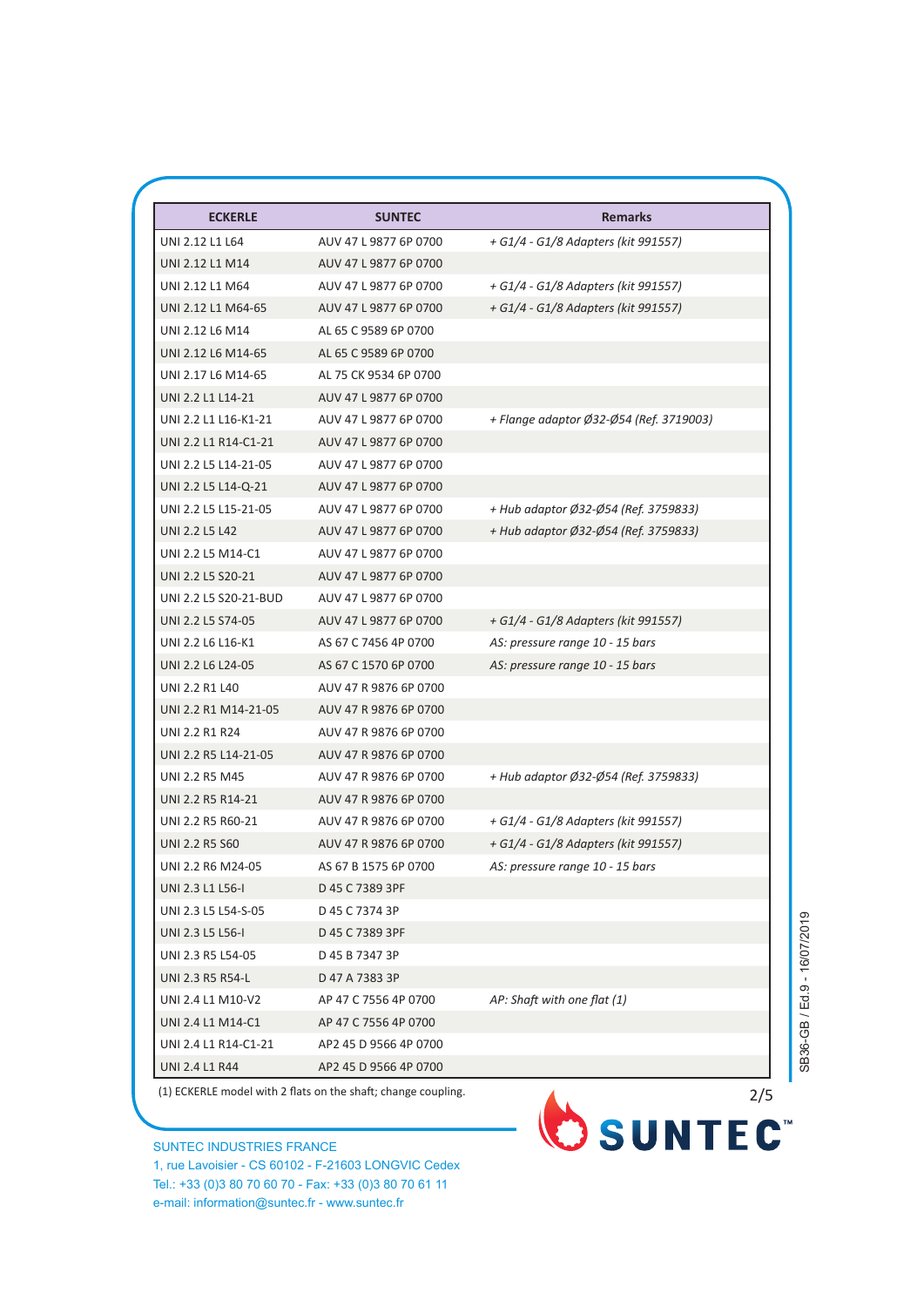| <b>ECKERLE</b>           | <b>SUNTEC</b>          | <b>Remarks</b>                                                        |
|--------------------------|------------------------|-----------------------------------------------------------------------|
| <b>UNI 2.4 L5 L24</b>    | AP 47 C 7556 4P 0700   |                                                                       |
| UNI 2.4 L5 M24           | AP 47 C 7556 4P 0700   |                                                                       |
| UNI 2.4 L5 M20-21        | AP2 45 C 9569 4P 0700  |                                                                       |
| <b>UNI 2.4 L5 S24</b>    | ATUV 45 L 9860 6P 0700 |                                                                       |
| UNI 2.4 L6 L24-05        | AP 67 C 7559 4P 0700   |                                                                       |
| UNI 2.4 L6 M24-C1        | AP 67 C 7559 4P 0700   |                                                                       |
| UNI 2.4 L7 L24-05        | AP2 95 C 9590 4P 0700  |                                                                       |
| UNI 2.4 L7 L56           | AP2 95 C 9590 4P 0700  | + Flange adaptor Ø32-Ø54 (Ref. 3719003)                               |
| UNI 2.4 L7 M25           | AP2 95 C 9590 4P 0700  | + Hub adaptor Ø32-Ø54 (Ref. 3759833)                                  |
| <b>UNI 2.4 R5 S70-ET</b> | AP 47 A 1593 4P 0700   | + G1/4 - G1/8 Adapters (kit 991557)                                   |
| <b>UNI 2.4 R6 S24-ET</b> | AP 67 A 1594 6P 0700   |                                                                       |
| UNI 2.42 L5 L64-65       | ATUV 45 L 9860 6P 0700 | + G1/4 - G1/8 Adapters (kit 991557)                                   |
| UNI 2.42 R5 R70          | ATUV 45 R 9861 6P 0700 | + G1/4 - G1/8 Adapters (kit 991557)                                   |
| UNI 2.42 R5 R70-ET       | ATUV 45 R 9861 6P 0700 | + G1/4 - G1/8 Adapters (kit 991557)                                   |
| UNI 2.6 L6 L44           | AN 67 C 1336 6P        | AN to convert in one-pipe operation                                   |
| UNI 2.91 L7 L44-05       | AE 97 C 7390 2P        |                                                                       |
| UNI 2.96 L5 L44-05       | AN 47 C 1342 6P        | + Low pressure kit 991500                                             |
| <b>UNI-E 2.1 G22</b>     | AN 47 C 1342 6P        | AN: Shaft with one flat (1),<br>no top pressure gauge port            |
| <b>UNI-E 2.1 G41</b>     | AN 47 C 1342 6P        | AN: Shaft with one flat (1)                                           |
| UNI-E2.1 G41-13          | AUV 47 L 9877 6P 0700  | + Kit 991401                                                          |
| <b>UNI-E 2.1 L1 L10</b>  | AN 47 C 1342 6P        | AN: Shaft with one flat (1)                                           |
| UNI-E 2.1 L1 L10-22      | AN 47 C 1342 6P        | AN: Shaft with one flat (1)                                           |
| UNI-E 2.1 L1 L10-30      | AN 47 C 1342 6P        | AN: Shaft with one flat (1),<br>no top pressure gauge port            |
| <b>UNI-E 2.1 L1 L14</b>  | AN 47 C 1342 6P        |                                                                       |
| UNI-E 2.1 L1 L64         | AN 47 C 1342 6P        | + G1/4 - G1/8 Adapters (kit 991557)                                   |
| UNI-E 2.1 L1 L64-21      | AN 47 C 1342 6P        | + G1/4 - G1/8 Adapters (kit 991557)                                   |
| UNI-E 2.1 L5 L10         | AN 47 C 1342 6P        | AN: Shaft with one flat (1)                                           |
| UNI-E 2.1 L5 L12         | AN 47 C 7342 4P        | AN: Shaft with one flat (1)<br>+ Hub adaptor Ø32-Ø54 (Ref. 3759833)   |
| UNI-E 2.1 L5 L14         | AN 47 C 1342 6P        |                                                                       |
| UNI-E 2.1 L5 L14-13      | AUV 47 L 9877 6P 0700  | + Kit 991401                                                          |
| <b>UNI-E 2.1 L5 R14</b>  | AN 47 D 1339 6P        |                                                                       |
| UNI-E 2.1 L5 R14-13      | AUV 47 L 9877 6P 0700  | + Kit 991401                                                          |
| <b>UNI-E 2.1 L5 R74</b>  | AN 47 D 1339 6P        | + G1/4 - G1/8 Adapters (kit 991557)<br>AN: Pressure range 7 - 14 bars |
| UNI-E 2.1 L6 L16-11      | AE 67 C 7285 4P        |                                                                       |
| UNI-E 2.1 L6 L24         | AN 67 C 1336 6P        | AN: Pressure range 7 - 14 bars                                        |
|                          |                        |                                                                       |

SUNTEC INDUSTRIES FRANCE 1, rue Lavoisier - CS 60102 - F-21603 LONGVIC Cedex

Tel.: +33 (0)3 80 70 60 70 - Fax: +33 (0)3 80 70 61 11 e-mail: information@suntec.fr - www.suntec.fr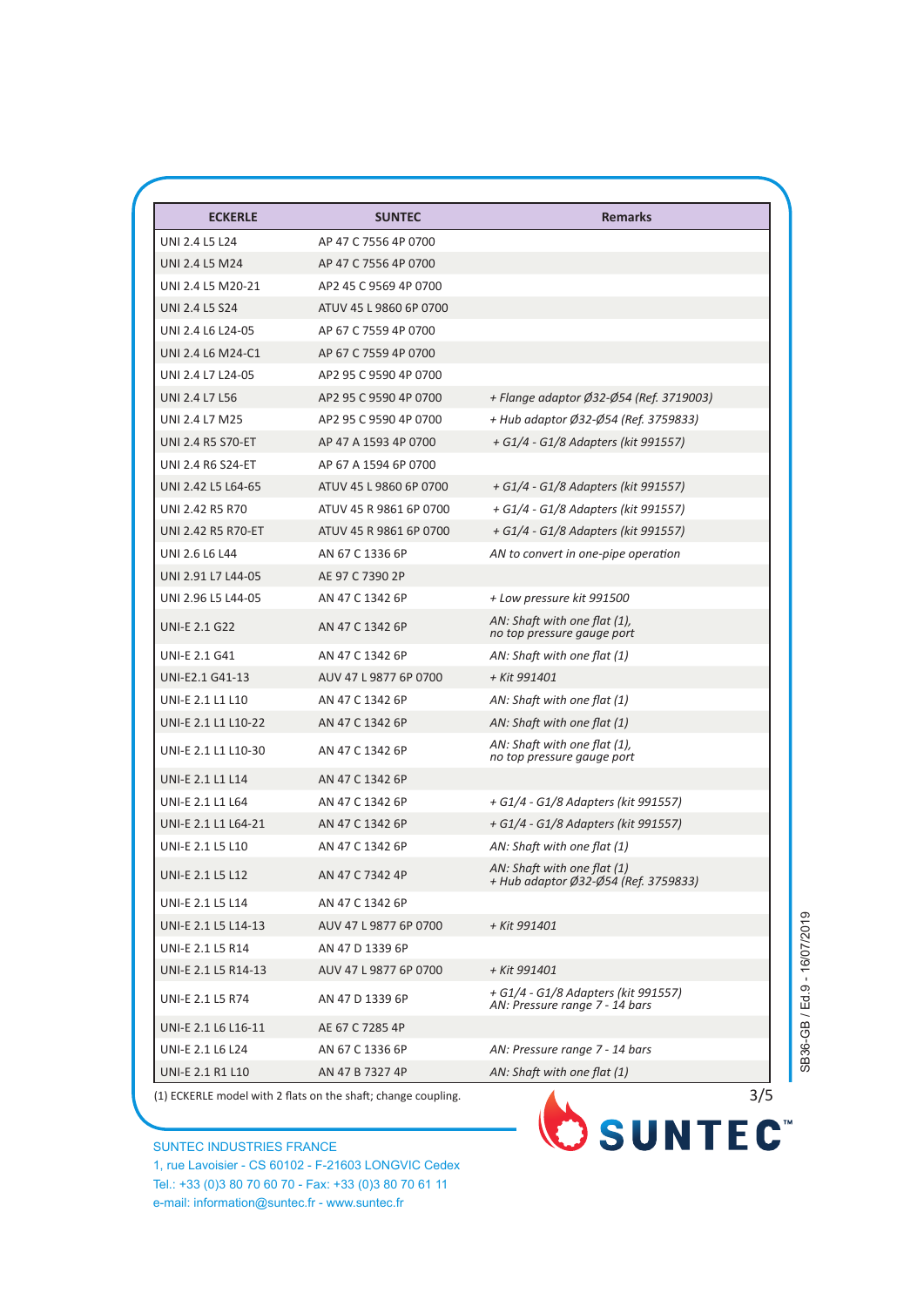| <b>ECKERLE</b>              | <b>SUNTEC</b>         | <b>Remarks</b>                                                         |
|-----------------------------|-----------------------|------------------------------------------------------------------------|
| <b>UNI-E 2.1 R1 L14</b>     | AN 47 B 7327 4P       |                                                                        |
| UNI-E 2.1 R5 L12-80         | AN 47 B 7327 4P       | AN: Shaft with one flat (1)<br>+ Hub adaptor Ø32-Ø54 (Ref. 3759833)    |
| UNI-E 2.1 R5 L13-80         | AN 47 B 7327 4P       | AN: Shaft with one flat (1)<br>+ Flange adaptor Ø32-Ø54 (Ref. 3719003) |
| <b>UNI-E 2.1 R5 L14</b>     | AN 47 B 7327 4P       |                                                                        |
| <b>UNI-E 2.1 R5 L24</b>     | AN 47 B 1395 6P       |                                                                        |
| <b>UNI-E 2.1 R5 R14</b>     | AN 47 A 1326 6P       |                                                                        |
| <b>UNI-E 2.1 R5 R15</b>     | AN 47 A 7226 4P       |                                                                        |
| <b>UNI-E 2.1 R5 R60</b>     | AN 47 A 1326 6P       | AN: Shaft with one flat (1)<br>+ G1/4 - G1/8 Adapters (kit 991557)     |
| <b>UNI-E 2.1 R6 L24</b>     | AN 67 B 1335 6P       |                                                                        |
| <b>UNI-E 2.1 R6 L25</b>     | AN 67 B 7287 4P       |                                                                        |
| UNI-E 2.2 L1 L10            | AUV 47 L 9877 6P 0700 |                                                                        |
| <b>UNI-E 2.2 L1 L14</b>     | AUV 47 L 9877 6P 0700 |                                                                        |
| UNI-E 2.2 L1 L16-10         | AUV 47 L 9877 6P 0700 | + Flange adaptor Ø32-Ø54 (Ref. 3719003)                                |
| UNI-E 2.2 L1 R14-12         | AUV 47 L 9877 6P 0700 |                                                                        |
| <b>UNI-E 2.2 L5 L12</b>     | AUV 47 L 9877 6P 0700 | + Hub adaptor Ø32-Ø54 (Ref. 3759833)                                   |
| <b>UNI-E 2.2 L5 L14</b>     | AUV 47 L 9877 6P 0700 |                                                                        |
| UNI-E 2.2 L5 L14-92         | AUV 47 L 9877 6P 0700 |                                                                        |
| <b>UNI-E 2.2 L5 L15</b>     | AUV 47 L 9877 6P 0700 | + Hub adaptor Ø32-Ø54 (Ref. 3759833)                                   |
| UNI-E 2.2 L5 L60            | AUV 47 L 9877 6P 0700 | + G1/4 - G1/8 Adapters (kit 991557)                                    |
| UNI-E 2.2 L5 M14-12         | AUV 47 L 9877 6P 0700 |                                                                        |
| <b>UNI-E 2.2 L5 S20</b>     | AUV 47 L 9877 6P 0700 |                                                                        |
| <b>UNI-E 2.2 L5 S20-BUD</b> | AUV 47 L 9877 6P 0700 |                                                                        |
| <b>UNI-E 2.2 L5 S74</b>     | AUV 47 L 9877 6P 0700 | + G1/4 - G1/8 Adapters (kit 991557)                                    |
| <b>UNI-E 2.2 L6 L14</b>     | AS 67 C 1570 6P 0700  | AS: Pressure range 10 - 15 bars                                        |
| UNI-E 2.2 L6 L16-10         | AS 67 C 7456 4P 0700  | AS: pressure range 10 - 15 bars                                        |
| <b>UNI-E 2.2 L6 L24</b>     | AS 67 C 1570 6P 0700  | AS: pressure range 10 - 15 bars                                        |
| UNI-E 2.2 L6 LR14-61        | A2L 65 D 9703 4P 0700 |                                                                        |
| <b>UNI-E 2.2 L7 L26</b>     | AL 95 C 9412 4P 0700  |                                                                        |
| UNI-E 2.2 L7 LR14-61        | A2L 95 D 9702 4P 0700 |                                                                        |
| UNI-E 2.2 R1 L10            | AUV 47 R 9876 6P 0700 |                                                                        |
| <b>UNI-E 2.2 R1 M14</b>     | AUV 47 R 9876 6P 0700 |                                                                        |
| <b>UNI-E 2.2 R1 R24</b>     | AUV 47 R 9876 6P 0700 |                                                                        |
| <b>UNI-E 2.2 R1 S14</b>     | AUV 47 R 9876 6P 0700 |                                                                        |
| <b>UNI-E 2.2 R5 L14</b>     | AUV 47 R 9876 6P 0700 |                                                                        |
| UNI-E 2.2 R5 M14            | AUV 47 R 9876 6P 0700 |                                                                        |
| <b>UNI-E 2.2 R5 M15</b>     | AUV 47 R 9876 6P 0700 | + Hub adaptor Ø32-Ø54 (Ref. 3759833)                                   |

SUNTEC INDUSTRIES FRANCE 1, rue Lavoisier - CS 60102 - F-21603 LONGVIC Cedex Tel.: +33 (0)3 80 70 60 70 - Fax: +33 (0)3 80 70 61 11 e-mail: information@suntec.fr - www.suntec.fr



SB36-GB / Ed.9 - 16/07/2019 SB36-GB / Ed.9 - 16/07/2019